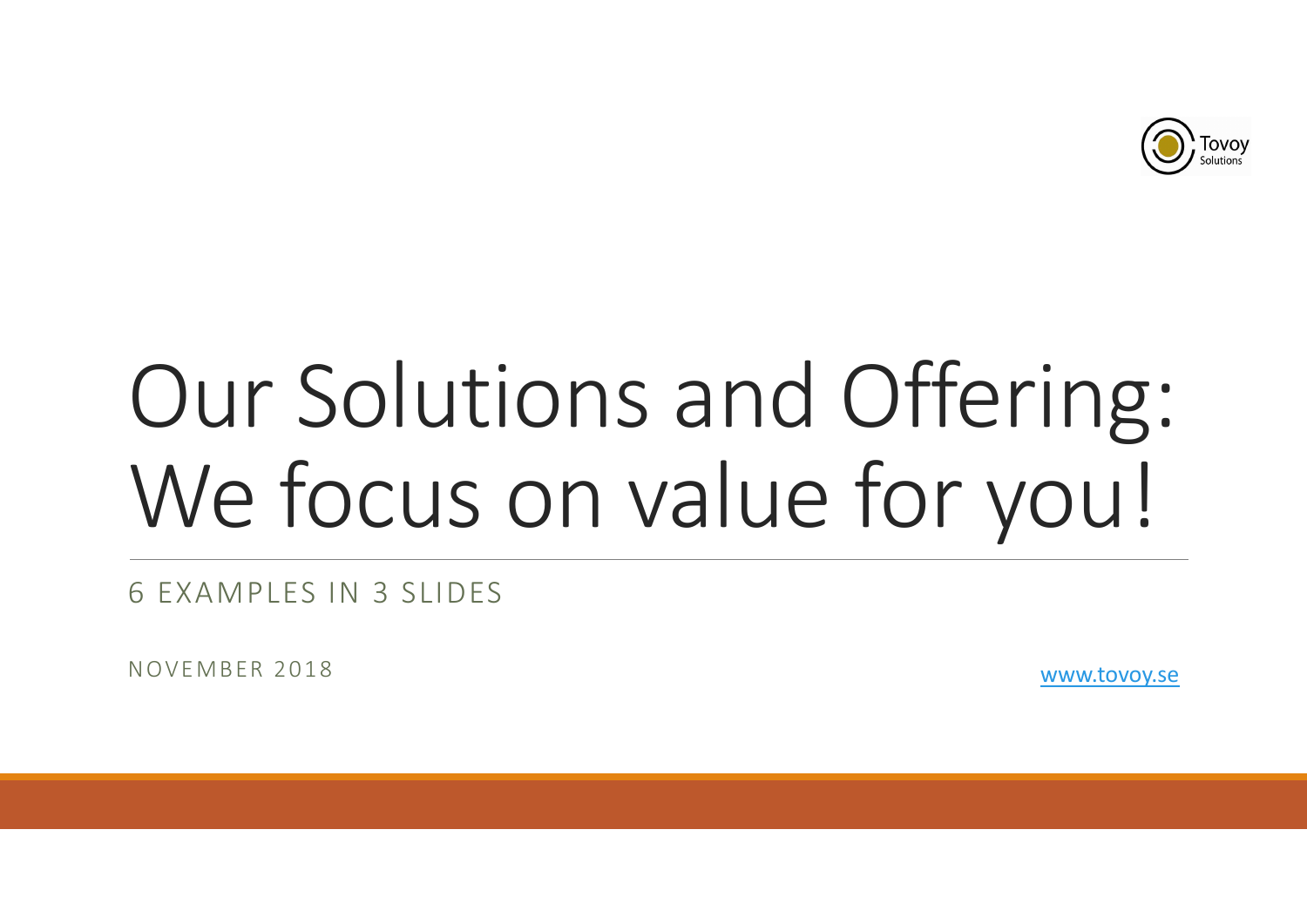

## Mergers and Acquisitions

| <b>Mergers and Acquisitions</b>                                                                                                                                                                                                                                                               |                                                                                                                                                                                                                                |                                                                                                                                                                                                                                                                                                                                                                      |  |  |
|-----------------------------------------------------------------------------------------------------------------------------------------------------------------------------------------------------------------------------------------------------------------------------------------------|--------------------------------------------------------------------------------------------------------------------------------------------------------------------------------------------------------------------------------|----------------------------------------------------------------------------------------------------------------------------------------------------------------------------------------------------------------------------------------------------------------------------------------------------------------------------------------------------------------------|--|--|
| <b>The typical Problem</b>                                                                                                                                                                                                                                                                    | <b>Typical Solutions (?)</b>                                                                                                                                                                                                   | <b>Tovoy: Our alternative Solutions</b>                                                                                                                                                                                                                                                                                                                              |  |  |
| You never/seldom buy or sell a<br>business (company) and lack<br>experience                                                                                                                                                                                                                   | $\triangleright$ Try yourself<br>$\triangleright$ Engage one of the big<br>consultancy firms in the<br>domain                                                                                                                  | We help you on the first step to decide<br>what is best for you and propose either:<br>Do yourself and we support/coach<br>We can do it for you<br>$\blacktriangleright$<br>We refer to the right consultancy<br>firms                                                                                                                                               |  |  |
| Your acquisitions don't follow the<br>business plans of before the<br>acquisition<br>The failure rate for mergers and<br>acquisitions is a depressing figure, hovering<br>somewhere between 70-90% depending on<br>which study you use. Yet the ones that pay<br>off can pay off big time. *) | $\triangleright$ Release the management<br>$\triangleright$ Blame the consultancy firm<br>$\triangleright$ Find excuses (explanations?)<br>Be confident to do it better<br>next time<br>$\triangleright$ Invest in methodology | We help you to find the root cause and<br>propose the right solution which will not be<br>one of the first 3 typical solutions but e.g.:<br>Leverage on your and our<br>experiences and lessons learned<br>Investment in methodology<br>➤<br>Better targets and/or assignment<br>specifications for consultants<br>$\triangleright$ Investment in leadership culture |  |  |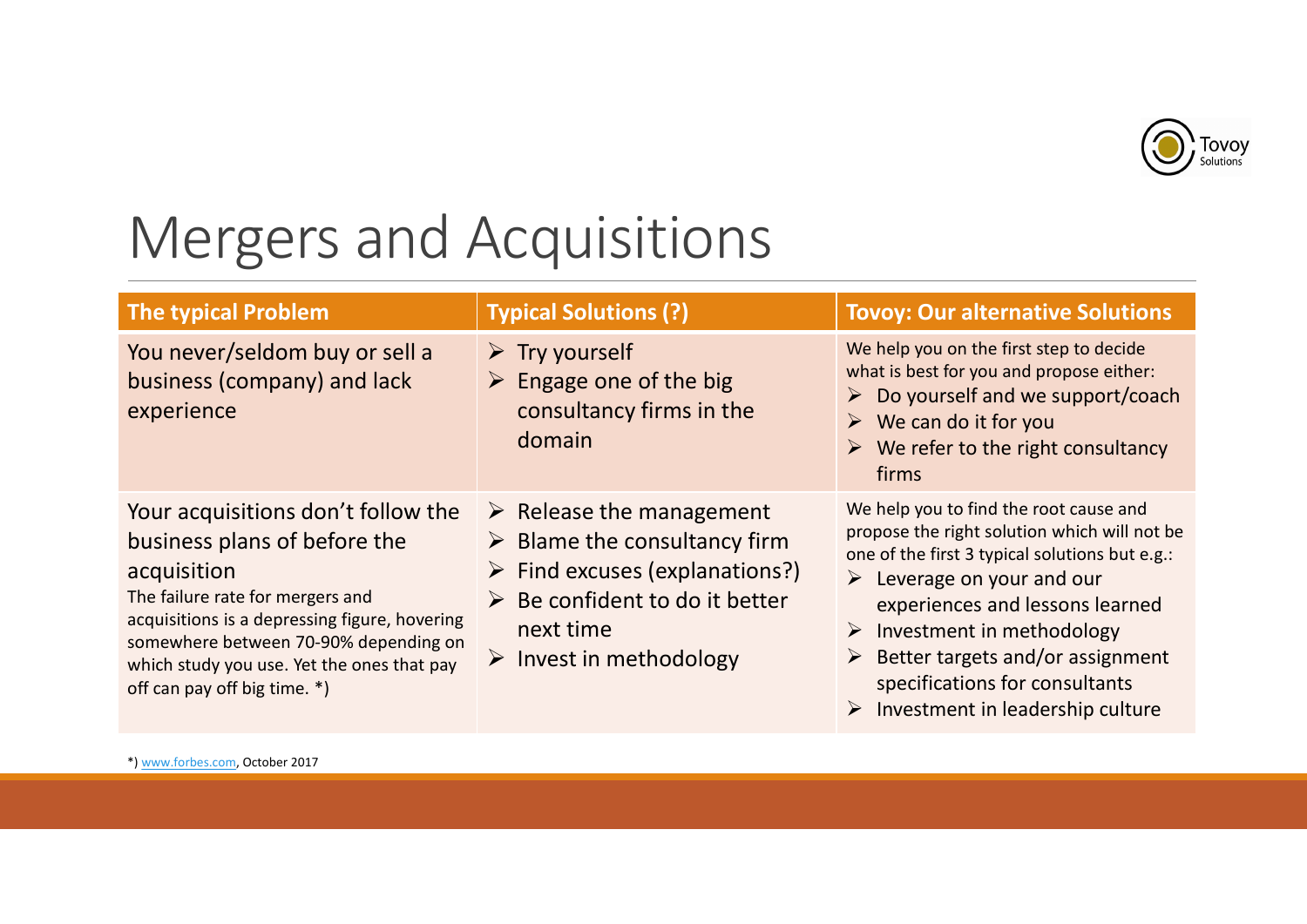

## Projects in Mergers and Acquisitions and Change Management

| Tovoy<br>Projects in Mergers and Acquisitions<br>and Change Management                                    |                                                                                                                                                          |                                                                                                                                                                                                                                                                                                    |  |  |  |
|-----------------------------------------------------------------------------------------------------------|----------------------------------------------------------------------------------------------------------------------------------------------------------|----------------------------------------------------------------------------------------------------------------------------------------------------------------------------------------------------------------------------------------------------------------------------------------------------|--|--|--|
| <b>The typical Problem</b>                                                                                | <b>Typical Solutions (?)</b>                                                                                                                             | <b>Tovoy: Our alternative Solutions</b>                                                                                                                                                                                                                                                            |  |  |  |
| You have sold a business and<br>need to deliver Transitional<br>Services (TSA) to the buyer               | $\triangleright$ Keep key resources assigned<br>$\triangleright$ Let key resources do it "on the<br>side"<br>$\triangleright$ Hire consultants to assign | We plan together with you what is best to<br>achieve your shortest possible period of<br>delivery and best possible economic result:<br>$\triangleright$ Do yourself or hire consultants, we<br>can support<br>$\triangleright$ We take full responsibility with<br>performance based compensation |  |  |  |
| All your excellent senior leaders<br>are busy, now you need to find<br>someone for your change<br>program | $\triangleright$ Assign a junior<br>$\triangleright$ Assign a senior anyways<br>$\triangleright$ Hire a consultant                                       | $\triangleright$ Any of the typical solutions -<br>but with needed support!<br>$\triangleright$ We run it for you – temporarily<br>or for full project                                                                                                                                             |  |  |  |
| You have decided to build your<br>own Project Office to address<br><b>M&amp;A and Change Management</b>   | $\triangleright$ Start yourself from scratch<br>$\triangleright$ Contract a consultancy firm on<br><b>T&amp;M basis</b>                                  | We support you on the journey as<br>per your need on a performance<br>based compensation - could be<br>together with a consultancy firm                                                                                                                                                            |  |  |  |
|                                                                                                           |                                                                                                                                                          |                                                                                                                                                                                                                                                                                                    |  |  |  |